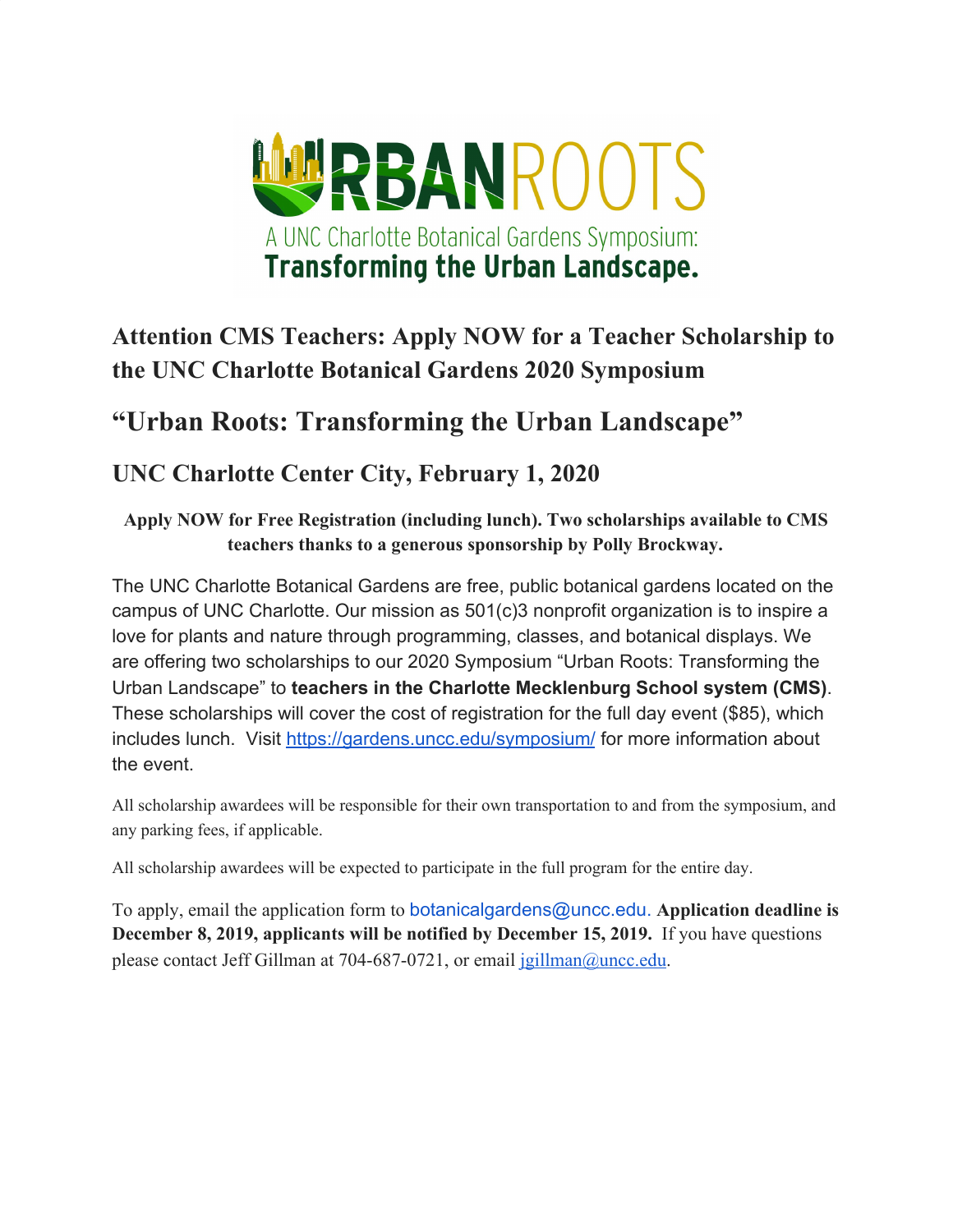

### **2020 UNC Charlotte Botanical Gardens Symposium**

#### **"Urban Roots: Transforming the Urban Landscape"- Charlotte, NC**

### **Scholarship Application**

**Application deadline December 8, 2019 ~ submit to** botanicalgardens@uncc.edu

*Questions?* Call Jeff Gillman at 704-687-0721, or email jgillman@uncc.edu.

Name:

Position:

School:

Address:

City, ST Zip:

Phone:

Email:

**Person we can contact for a reference**:

**Please share an overview of your interest in attending.**